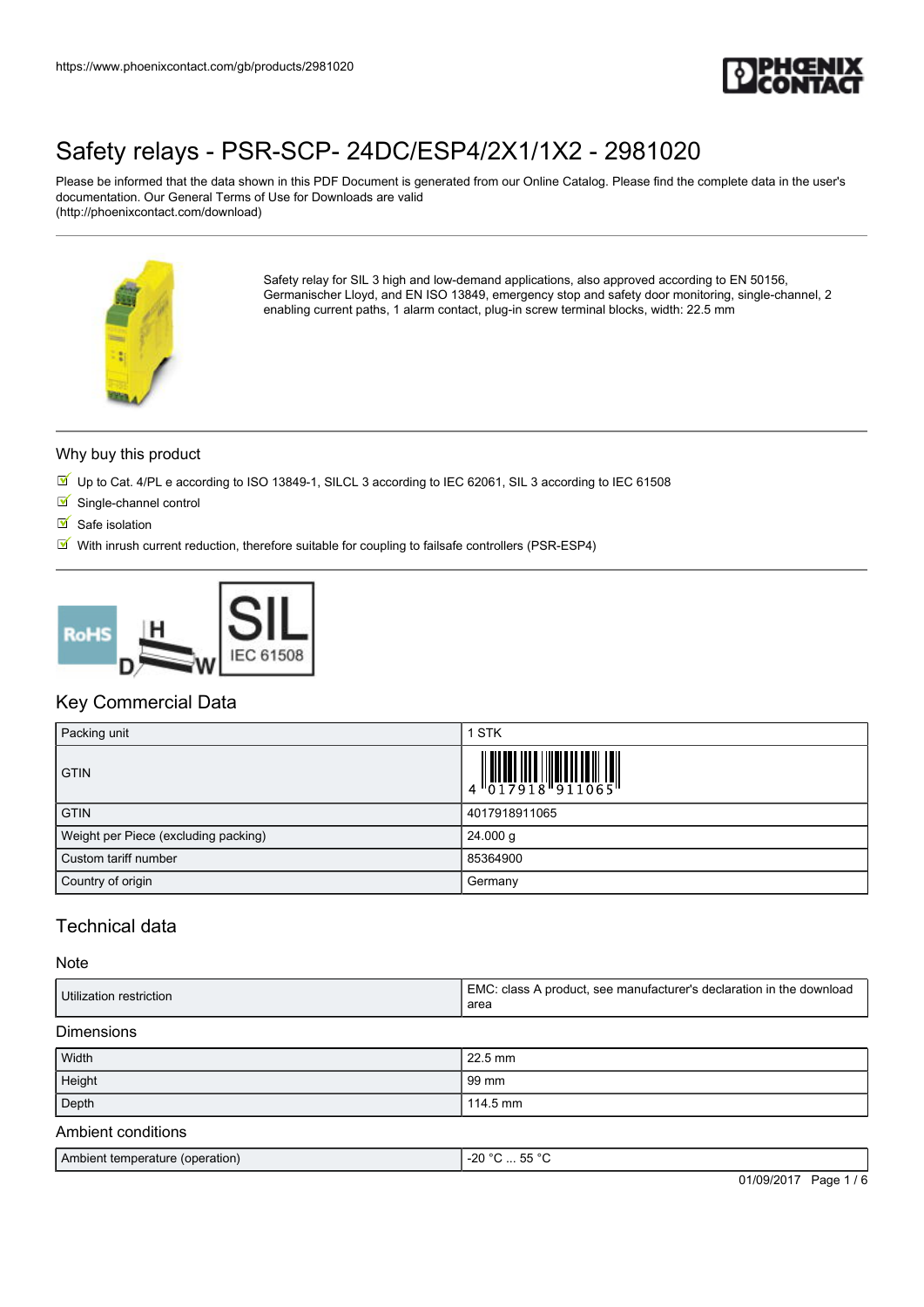

## Technical data

### Ambient conditions

| Ambient temperature (storage/transport)        | $-40 °C \dots 70 °C$            |
|------------------------------------------------|---------------------------------|
| Max. permissible relative humidity (operation) | 75 %                            |
| Max. permissible humidity (storage/transport)  | 75 %                            |
| Shock                                          | 15 <sub>q</sub>                 |
| Vibration (operation)                          | 10 Hz  150 Hz, 2g               |
| Maximum altitude                               | $\leq$ 2000 m (Above sea level) |

#### Input data

| Rated control circuit supply voltage U <sub>s</sub> | 24 V DC -15 % / +10 %          |
|-----------------------------------------------------|--------------------------------|
| Rated control supply current I <sub>s</sub>         | typ. 50 mA DC                  |
| Inrush current                                      | < 1 A                          |
| Voltage at input/start and feedback circuit         | 24 V DC                        |
| Typical response time                               | 60 ms (Automatic/manual start) |
| Typical release time                                | $20$ ms                        |
| Recovery time                                       | approx. 1 s                    |
| Status display                                      | Green LED                      |

#### Output data

| Contact type                                 | 2 enabling current paths                                |
|----------------------------------------------|---------------------------------------------------------|
|                                              | 1 signaling current path (type B according to EN 50205) |
| Contact material                             | AgSnO <sub>2</sub> , gold-flashed                       |
| Minimum switching voltage                    | 10V                                                     |
| Maximum switching voltage                    | 250 V AC/DC                                             |
| Limiting continuous current                  | 6 A (N/O contact/N/C contact, high demand)              |
|                                              | 4 A (N/O contact/N/C contact, low demand)               |
| Inrush current, minimum                      | 10 mA                                                   |
| Maximum inrush current                       | 6 A                                                     |
| Sq. Total current                            | 72 A <sup>2</sup> ( $I_{TH}^2 = I_1^2 + I_2^2$ )        |
| Interrupting rating (ohmic load) max.        | 144 W (24 V DC, $\tau$ = 0 ms)                          |
|                                              | 200 W (48 V DC, $T = 0$ ms)                             |
|                                              | 77 W (110 V DC, $\tau$ = 0 ms)                          |
|                                              | 70 W (220 V DC, $\tau$ = 0 ms)                          |
|                                              | 1500 VA (250 V AC, $\tau$ = 0 ms)                       |
| Maximum interrupting rating (inductive load) | 42 W (24 V DC, $\tau$ = 40 ms)                          |
|                                              | 40 W (48 V DC, $\tau$ = 40 ms)                          |
|                                              | $35 W (110 V DC, \tau = 40 ms)$                         |
|                                              | 33 W (220 V DC, $\tau$ = 40 ms)                         |
| Switching capacity min.                      | 0.2W                                                    |
| Output fuse                                  | 6 A gL/gG NEOZED (High demand)                          |
|                                              | 4 A gL/gG NEOZED (Low demand)                           |

General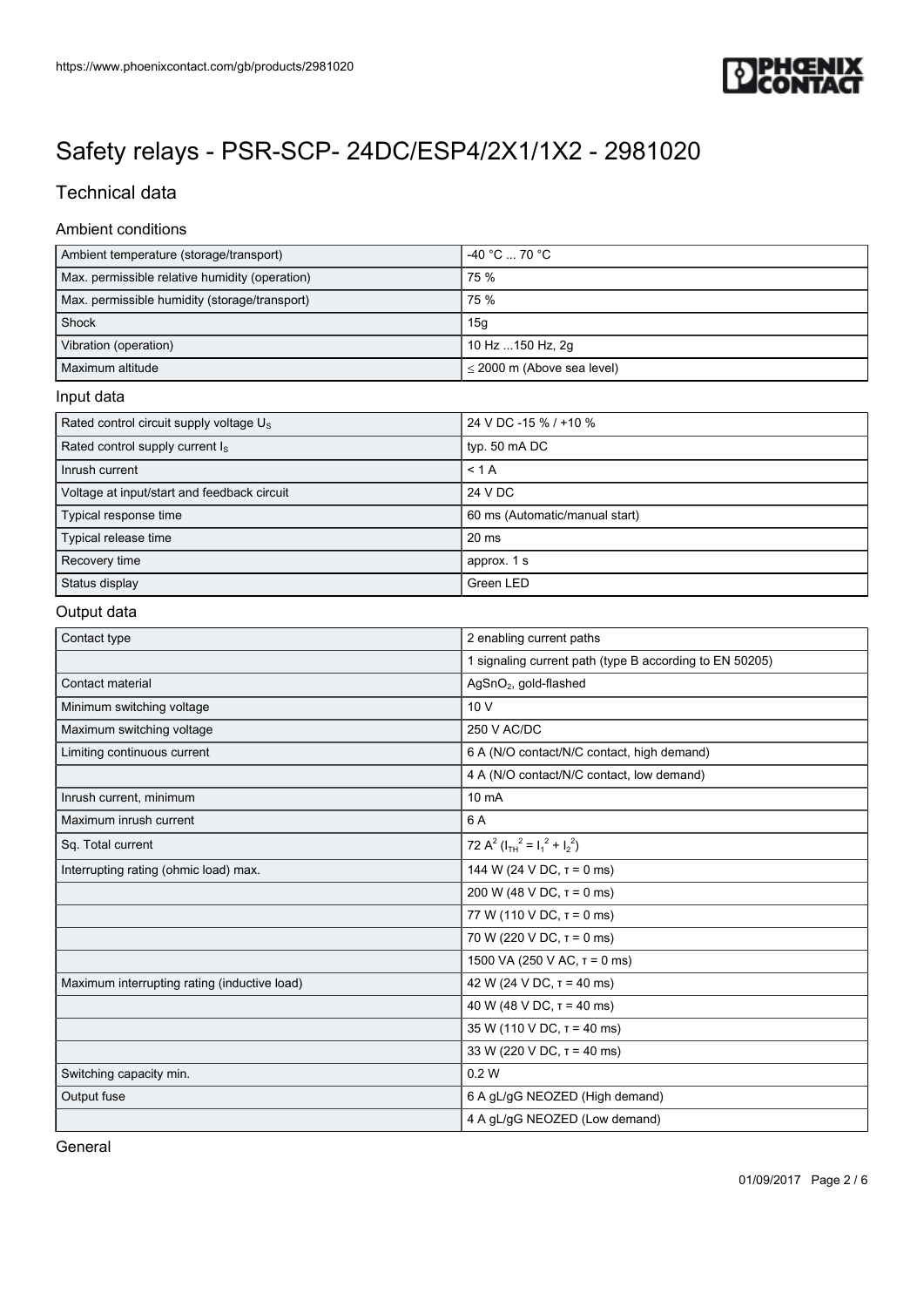

## Technical data

### General

| Relay type                                  | Electromechanical relay with forcibly guided contacts in accordance with<br>EN 50205 |
|---------------------------------------------|--------------------------------------------------------------------------------------|
| Mechanical service life                     | Approx. $10^7$ cycles                                                                |
| Nominal operating mode                      | 100% operating factor                                                                |
| Net weight                                  | 24 <sub>g</sub>                                                                      |
| Mounting type                               | DIN rail mounting                                                                    |
| Mounting position                           | On horizontal and vertical DIN rail                                                  |
| Degree of protection                        | IP <sub>54</sub>                                                                     |
|                                             | <b>IP20</b>                                                                          |
| Min. degree of protection of inst. location | IP <sub>54</sub>                                                                     |
| Control                                     | single-channel                                                                       |
| Housing material                            | Polyamide PA non-reinforced                                                          |
| Housing color                               | yellow                                                                               |

#### Connection data

| Connection method                     | Screw connection      |
|---------------------------------------|-----------------------|
| pluggable                             | Yes                   |
| Conductor cross section solid min.    | $0.2$ mm <sup>2</sup> |
| Conductor cross section solid max.    | $2.5$ mm <sup>2</sup> |
| Conductor cross section flexible min. | $0.2$ mm <sup>2</sup> |
| Conductor cross section flexible max. | $2.5$ mm <sup>2</sup> |
| Conductor cross section AWG min.      | 24                    |
| Conductor cross section AWG max.      | 12                    |
| Stripping length                      | 7 mm                  |
| Screw thread                          | M3                    |

### Safety-related characteristic data

| Stop category                               | 0                                              |
|---------------------------------------------|------------------------------------------------|
| Designation                                 | IEC 61508 - High demand                        |
| Safety Integrity Level (SIL)                | 1 (up to SIL 3 depending on the application)   |
| Designation                                 | IEC 61508 - Low demand                         |
| Safety Integrity Level (SIL)                | 1 (up to SIL 3 depending on the application)   |
| Designation                                 | EN ISO 13849                                   |
| Performance level (PL)                      | c (up to PL e depending on the application)    |
| Category                                    | 1 (up to Cat. 4 depending on the application)  |
| Designation                                 | EN 62061                                       |
| Safety Integrity Level Claim Limit (SIL CL) | 1 (up to SILCL 3 depending on the application) |

### Standards and Regulations

| Shock                 | 15g                                                              |
|-----------------------|------------------------------------------------------------------|
| Designation           | Air clearances and creepage distances between the power circuits |
| Standards/regulations | I DIN EN 50178/VDE 0160                                          |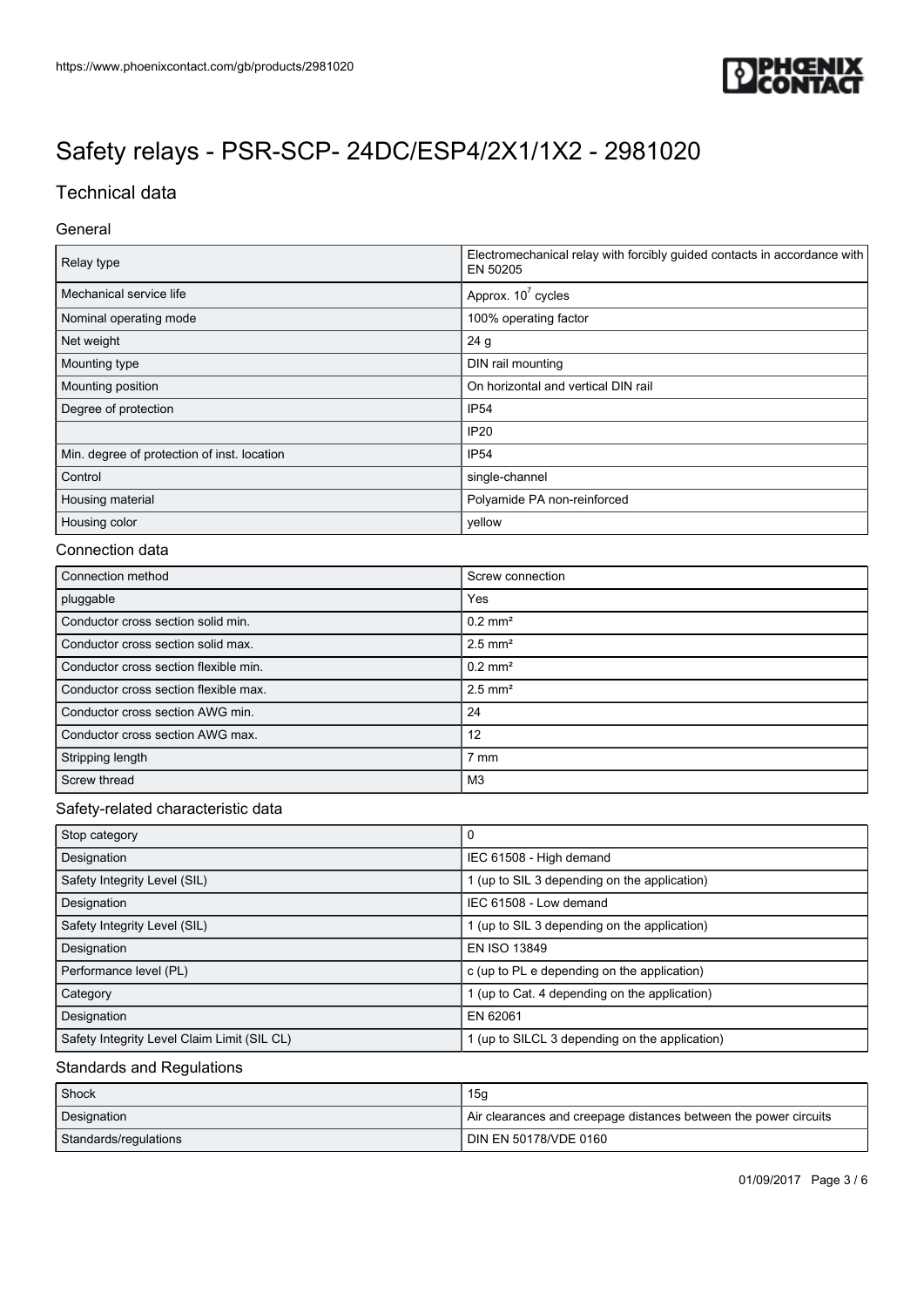

## Technical data

## Standards and Regulations

| Rated insulation voltage       | 250 V                                       |
|--------------------------------|---------------------------------------------|
| Rated surge voltage/insulation | 6 kV / Safe isolation, increased insulation |
| Degree of pollution            |                                             |
| Overvoltage category           | Ш                                           |
| Vibration (operation)          | 10 Hz  150 Hz, 2g                           |
| Conformance                    | CE-compliant                                |

#### Environmental Product Compliance

| China RoHS | Environmentally Friendly Use Period = 50                                                               |
|------------|--------------------------------------------------------------------------------------------------------|
|            | For details about hazardous substances go to tab "Downloads",<br>Category "Manufacturer's declaration" |

## Drawings



## **Classifications**

#### eCl@ss

| https://www.phoenixcontact.com/gb/products/2981020                                                                                                                                                         |                                                                                                        |
|------------------------------------------------------------------------------------------------------------------------------------------------------------------------------------------------------------|--------------------------------------------------------------------------------------------------------|
|                                                                                                                                                                                                            |                                                                                                        |
|                                                                                                                                                                                                            |                                                                                                        |
| Safety relays - PSR-SCP- 24DC/ESP4/2X1/1X2 - 2981020                                                                                                                                                       |                                                                                                        |
| <b>Technical data</b>                                                                                                                                                                                      |                                                                                                        |
| <b>Standards and Regulations</b>                                                                                                                                                                           |                                                                                                        |
| Rated insulation voltage                                                                                                                                                                                   | 250 V<br>6 kV / Safe isolation, increased insulation                                                   |
| Rated surge voltage/insulation<br>Degree of pollution                                                                                                                                                      | $\overline{c}$                                                                                         |
| Overvoltage category<br>Vibration (operation)                                                                                                                                                              | $\ensuremath{\mathsf{III}}\xspace$                                                                     |
|                                                                                                                                                                                                            |                                                                                                        |
|                                                                                                                                                                                                            | 10 Hz  150 Hz, 2g<br>CE-compliant                                                                      |
| Conformance                                                                                                                                                                                                |                                                                                                        |
|                                                                                                                                                                                                            | Environmentally Friendly Use Period = 50                                                               |
|                                                                                                                                                                                                            | For details about hazardous substances go to tab "Downloads",<br>Category "Manufacturer's declaration" |
|                                                                                                                                                                                                            |                                                                                                        |
| China RoHS                                                                                                                                                                                                 |                                                                                                        |
| Y1<br>A1<br>$\circ$<br>$\circ$                                                                                                                                                                             | Circuit diagram<br>13<br>23<br>31<br>$\circ$<br>O                                                      |
| <b>Environmental Product Compliance</b><br>Drawings                                                                                                                                                        |                                                                                                        |
| K1<br>4                                                                                                                                                                                                    |                                                                                                        |
| Logic K2<br>\$                                                                                                                                                                                             |                                                                                                        |
| $\frac{6}{42}$<br>Ò<br>Y <sub>2</sub>                                                                                                                                                                      | φ<br>$\frac{6}{32}$<br>$\frac{6}{24}$<br>14                                                            |
|                                                                                                                                                                                                            |                                                                                                        |
|                                                                                                                                                                                                            |                                                                                                        |
|                                                                                                                                                                                                            | 27371102                                                                                               |
|                                                                                                                                                                                                            | 27371102                                                                                               |
|                                                                                                                                                                                                            | 27371901                                                                                               |
|                                                                                                                                                                                                            | 27371901<br>27371819                                                                                   |
|                                                                                                                                                                                                            | 27371819                                                                                               |
|                                                                                                                                                                                                            | 27371819<br>27371819                                                                                   |
|                                                                                                                                                                                                            |                                                                                                        |
|                                                                                                                                                                                                            | EC001449                                                                                               |
| Classifications<br>eCl@ss<br>eCl@ss 4.0<br>eCl@ss 4.1<br>eCl@ss 5.0<br>eCl@ss 5.1<br>eCl@ss 6.0<br>eCl@ss 7.0<br>eCl@ss 8.0<br>eCl@ss 9.0<br>ETIM<br><b>ETIM 2.0</b><br><b>ETIM 3.0</b><br><b>ETIM 4.0</b> | EC001449<br>EC001449                                                                                   |

### ETIM

| <b>ETIM 2.0</b> | EC001449 |
|-----------------|----------|
| <b>ETIM 3.0</b> | EC001449 |
| <b>ETIM 4.0</b> | EC001449 |
| <b>ETIM 5.0</b> | EC001449 |
| <b>ETIM 6.0</b> | EC001449 |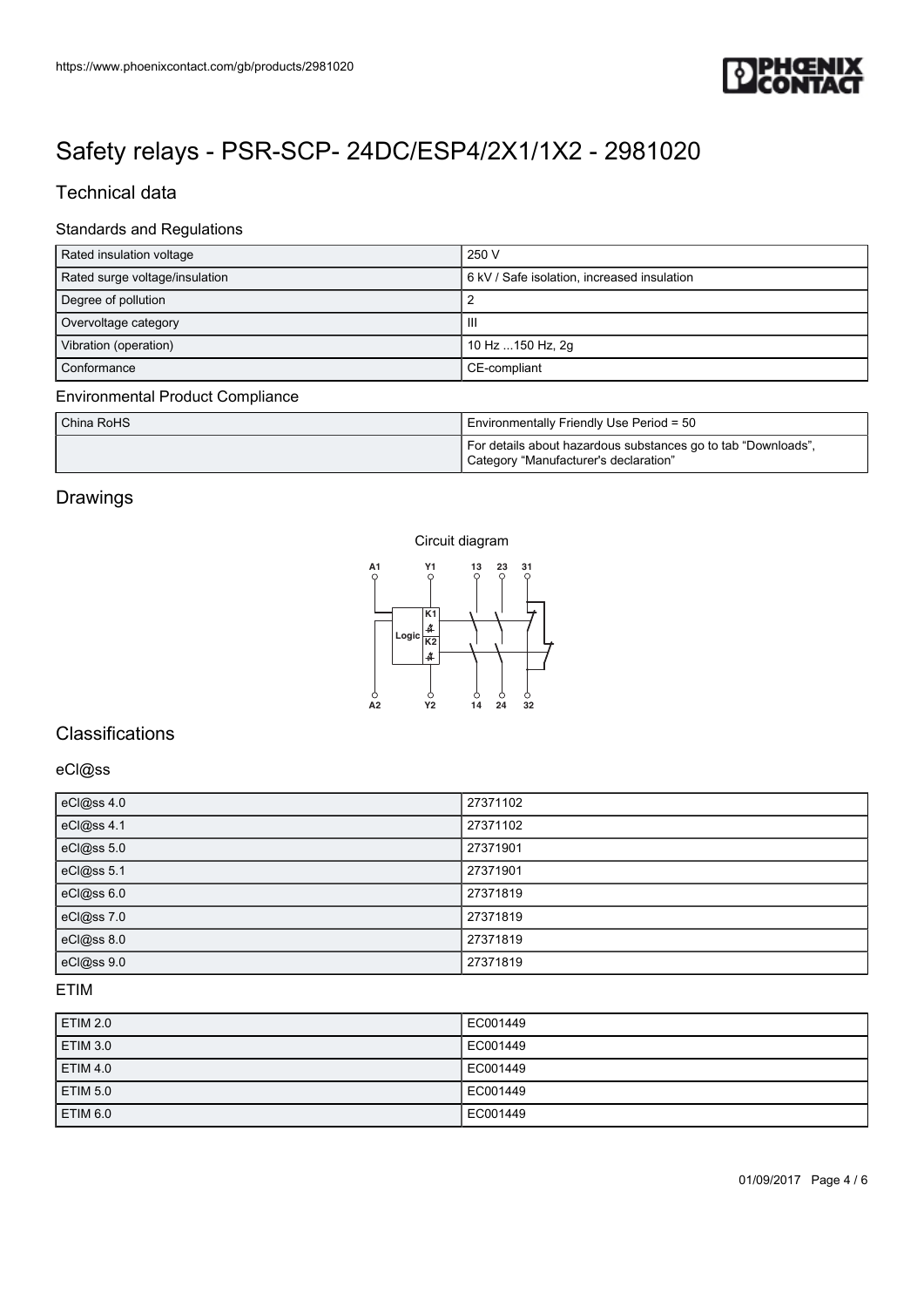

## **Classifications**

### UNSPSC

| UNSPSC 6.01          | 30211901 |
|----------------------|----------|
| <b>UNSPSC 7.0901</b> | 39121501 |
| UNSPSC 11            | 39121501 |
| <b>UNSPSC 12.01</b>  | 39121501 |
| <b>UNSPSC 13.2</b>   | 39121501 |

## Approvals

### Approvals

#### Approvals

UL Listed / cUL Listed / Functional Safety / EAC / Functional Safety / EAC / Functional Safety / DNV GL / cULus Listed

#### Ex Approvals

### Approval details

| <b>UL Listed</b>         | $(\mathsf{U}_\mathsf{L})$<br>LISTED                                           | http://database.ul.com/cgi-bin/XYV/template/LISEXT/1FRAME/index.htm               | FILE E 140324       |
|--------------------------|-------------------------------------------------------------------------------|-----------------------------------------------------------------------------------|---------------------|
| cUL Listed               | $\left(\!\! \begin{smallmatrix} 0 \ 0 \end{smallmatrix}\!\!\right)$<br>LISTEI | http://database.ul.com/cgi-bin/XYV/template/LISEXT/1FRAME/index.htm FILE E 140324 |                     |
| <b>Functional Safety</b> | Functional Safety<br>Type Approved<br>▱<br>TÜVRheinland                       |                                                                                   | 01/205/0763.01/1.50 |
| EAC                      | EAC                                                                           |                                                                                   | EAC-Zulassung       |
| <b>Functional Safety</b> | Functional Safety<br>Type Approved<br>$\sum_{\text{rowenential}}$             |                                                                                   | 968/EZ 406.02/15    |
| EAC                      |                                                                               |                                                                                   | 7500651.22.01.00244 |

01/09/2017 Page 5 / 6